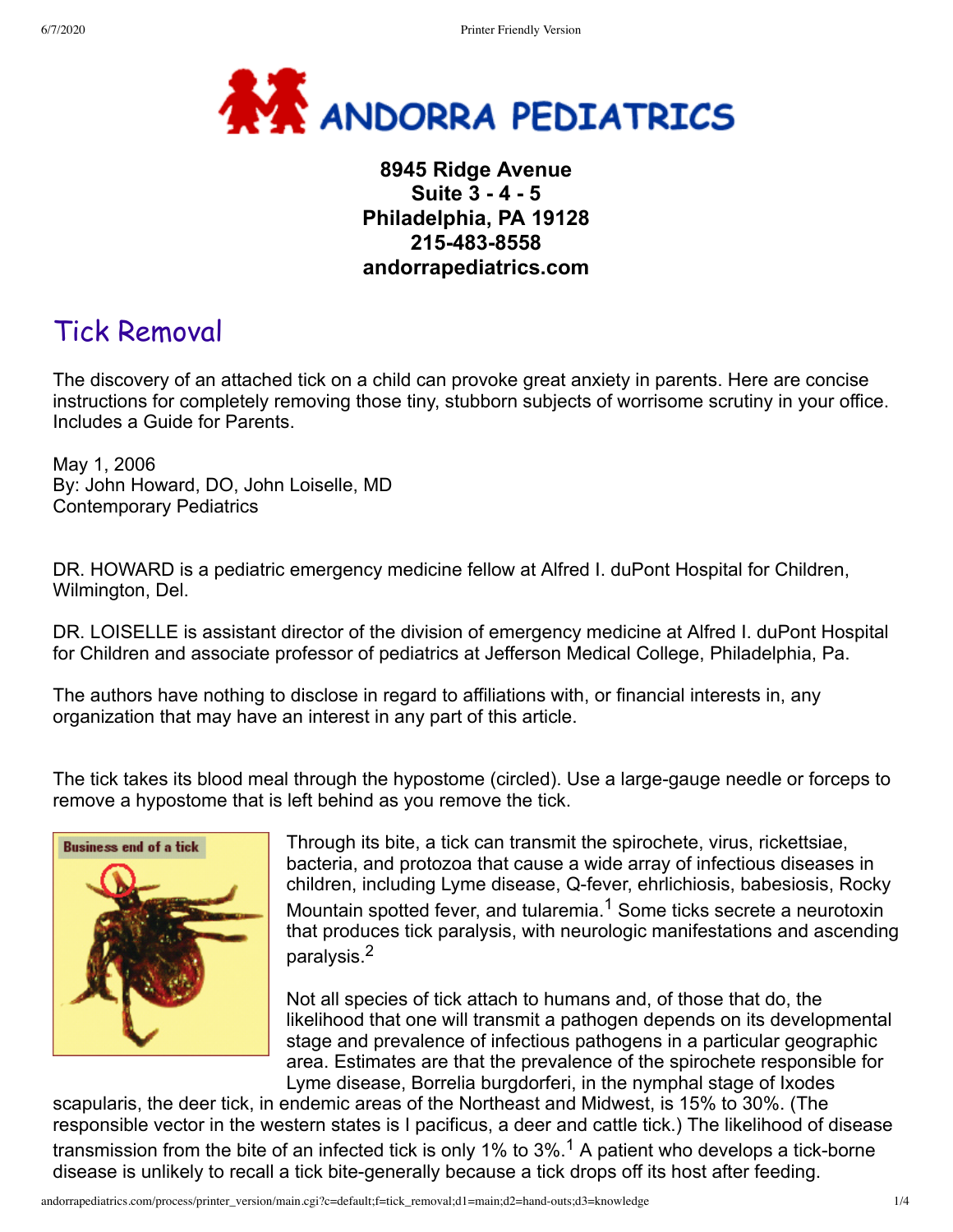Whether any pathogen is transmitted by the bite of a tick is determined by the location of that organism in the tick's gut and the duration of the tick's attachment to its host. A pathogen residing in the salivary glands of the tick will pass to its host more quickly and efficiently than one in the tick's lower gastrointestinal tract. The principal determinant of disease transmission, however, is the duration of the tick's attachment: The longer a tick is attached, the greater the likelihood that the pathogen will transmit to host.

Each pathogen requires a different duration of attachment.<sup>3</sup> Transmission of B burgdorferi from an infected deer tick is unlikely with less than 24 hours of attachment, more likely after 48 hours than after 24, and highly likely after 72. Shorter periods of attachment may suffice for an infected tick to transmit Ehrlichia chaffeensis and E ewingii, the pathogens responsible for ehrlichiosis.<sup>1</sup> This research confirming the relationship between duration of attachment and the spread of infectious agents underscores the importance of timely tick removal.<sup>1</sup> The table provides a snapshot of common tickborne diseases in the US.

The tick employs several appendages to achieve its tenacious grip on your patient host.<sup>4,5</sup> On each side of the hypostome-a rod-shaped structure through which the tick sucks blood from the host-are cheliceral digits that painlessly penetrate the host epithelium (see figure). Hundreds of barbs on the outer surface of the hypostome grip the skin like fishhooks as it enters the break in the epithelium. To strengthen its hold, the tick secretes a ring of cement around the cavity, fixing itself in place for a feast. It is while the tick feeds-a meal that can last several days or a week-that pathogens may be transferred to the host. Meal complete, the tick detaches from the patient's epidermis, leaving the cement behind. (Depth of attachment varies by tick; dog ticks, for example, attach superficially, whereas lone star ticks and Ixodes species attach more deeply within the epidermis.<sup>3</sup>)

## **Petroleum jelly? Gasoline? How about angled forceps?**

The definitive treatise of tick removal has yet to be published, despite the abundance of anecdotal suggestions in the medical literature.<sup>6-10</sup> The few randomized trials that have compared removal techniques have significant limitations; most studies used animal models, and others were underpowered.

The primary goal of tick removal is to remove the tick's body, head, mouth and mouth parts, and the cement-anything left in the skin can cause infection and local irritation or lead to a granuloma. $4,5,10$  The best technique is one that allows you to:

remove the tick as soon as possible to minimize or interrupt the transfer of infectious material prevent the tick from regurgitating infectious material into the patient minimize damage or pain to the patient undergoing the procedure.

Techniques to remove an embedded tick employ either mechanical force to pull it out or application of agents such as viscous lidocaine, petroleum jelly, nail polish, isopropyl alcohol, or gasoline that irritate or suffocate the tick and cause it to spontaneously detach. Because a tick breathes at a rate of three to 15 breaths an hour, suffocation methods are rarely effective.<sup>4,11,12</sup> Animal studies have demonstrated that irritating the tick with a lighted match, heated nail, or pocketknife-which may burn the child or cause the tick to regurgitate its contents into the host-do not stimulate the tick to detach.<sup>4</sup> Researchers who injected lidocaine and lidocaine with epinephrine below the site of attachment also failed to induce the tick to detach.<sup>5</sup>

*Click on the* Although no technique will remove completely every tick, one that employs slow,

*Click on the image below to see a larger version.*

| <b>What fink carriers staff on Their stations</b> |                                                                          |                                                                                           |                                                                                                        |
|---------------------------------------------------|--------------------------------------------------------------------------|-------------------------------------------------------------------------------------------|--------------------------------------------------------------------------------------------------------|
|                                                   | $=$                                                                      | <b>MARK</b>                                                                               | <b>Brown and Children</b>                                                                              |
| ___                                               | <b>Final M</b><br><b>Executively Automatic</b>                           | <b>SELECTION</b><br><b>Monda</b>                                                          | ark Fanland<br><b>State of South</b>                                                                   |
|                                                   | <b>Brazilia</b> career                                                   | <b><i><u>SAN PRAYARE</u></i></b><br><b>SERVICE</b>                                        | <b>Black</b>                                                                                           |
| <b>County Limits</b>                              | <b>Services</b><br>1 phpm<br><b><i>SHOWA</i></b><br><b>Entries shake</b> | <b>COLLEGE</b><br><b><i><u>SEA BOAT</u></i></b><br><b>State</b><br><b>Enda Gravitor o</b> | <b>Britain Ave Mont.</b><br><b>Said Cardinal</b><br>$-$<br><b>Brown Suit</b><br><b>Color color and</b> |
| <b>Contract</b><br>÷.                             | <b>K. Magazine</b><br><b>Excels Argileter</b>                            | <b>START OF</b><br><b>Learn Acesse</b>                                                    | <b>Andreast ages Midson</b><br><b>SALL</b><br>Vandmand, again Michael                                  |
| <b>SALL</b><br><b>COLORED BY</b>                  | <b>Electricity</b>                                                       | <b>Laker &amp; Home</b><br><b>WELFA OF BOORNES</b>                                        | <b>State Council</b>                                                                                   |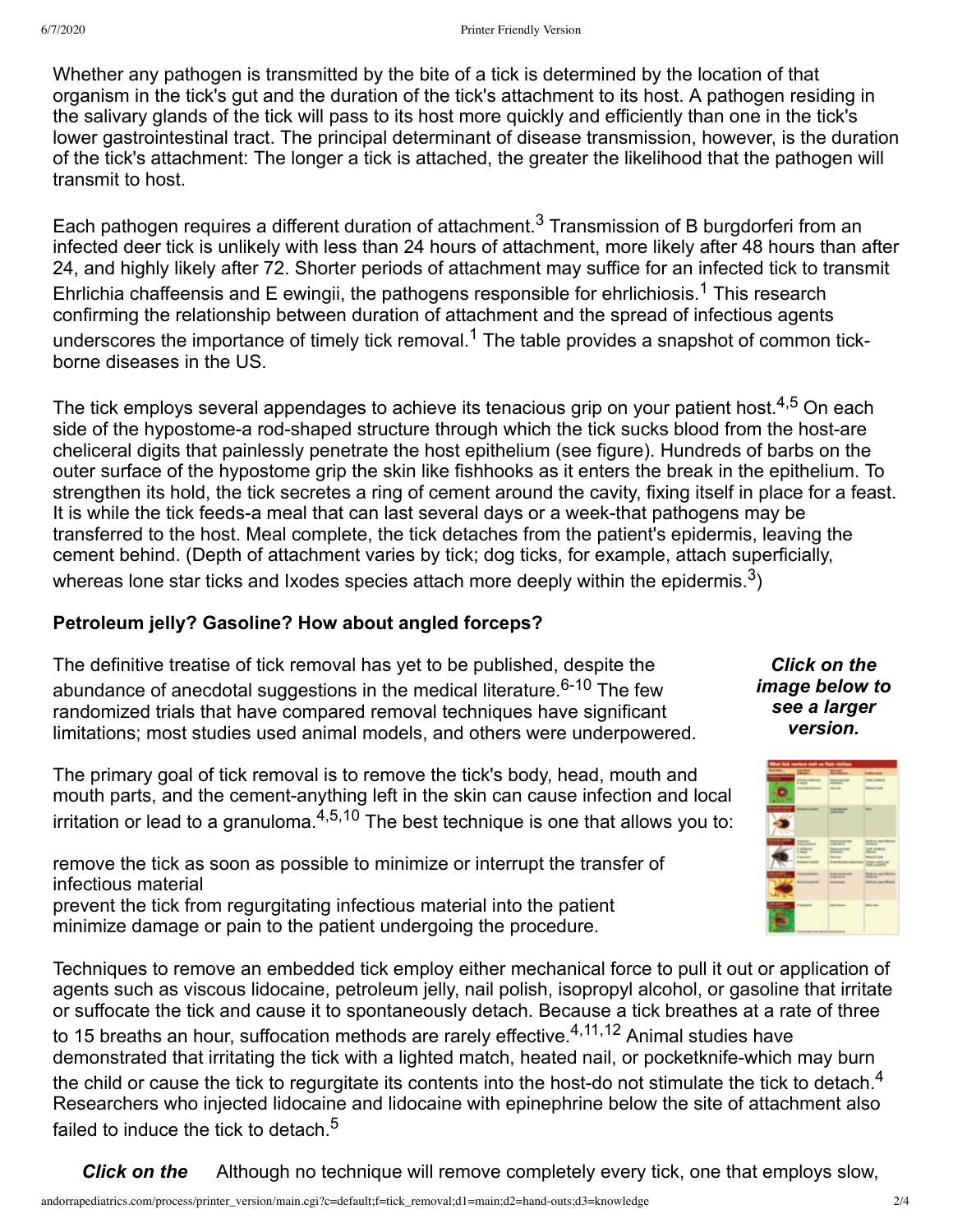#### 6/7/2020 Printer Friendly Version

# *see a larger version.*



image below to steady traction applied at the point of attachment is more likely to remove the tick intact with the cement.3-5,10-13 One such method is described in "Nine steps and a steady hand-surest way to remove a tick." Success depends on the type of tick, its developmental stage, and depth of attachment. Note that nymphs that penetrate deeply are less likely to be removed intact by any method.

> Experts recommend a blunt, medium-tipped, angled mosquito or splinter forceps. (Using your fingers to grasp the tick will force its contents into the host and is less likely to remove the mouth parts and cement.) Any retained mouthparts or cement should be removed promptly with forceps; alternatively, the area can be excised with an 18-gauge needle, as would be done for a splinter.<sup>14</sup>

Commercial devices for tick removal demonstrate varying degrees of utility.<sup>3,12,13</sup> One such tool has jaws that allow the operator to grasp the tick at its mouth and then pull it away from the skin. A second tool incorporates a V-shaped notch so that, as the operator slides the tool along the patient's skin, the tick is trapped at the apex and then pulled from the skin. Although these instruments may be as useful as tweezers or forceps for tick removal, they are not commonly found in most offices or hospital emergency departments.

### **Post-procedure considerations**

It is unnecessary to preserve the tick's remains in alcohol because the predictive value of tick analysis has not been defined.<sup>15</sup> Post-exposure prophylaxis with antibiotics also is not recommended, because of, first, the low risk of disease transmission after a tick bite and, second, the risk of adverse effects from doxycycline and the unproven efficacy of amoxicillin for prophylaxis.<sup>16,17</sup> Consider prophylaxis, however, in a patient who has multiple tick bites or if a tick's attachment is known to have lasted at least 72 hours. Counsel parents to monitor the child for signs and symptoms of infection.

Parents and child may need to be reminded that avoiding tick bites is key to avoiding Lyme and other tick-borne diseases, and that avoidance can be achieved by simple measures:

Wear long pants in areas where tick exposure is likely, and tuck pant legs into socks to ward off the immature ticks on the ground and on low growth.

Inspect the skin, especially the armpit and groin areas, immediately after outdoor activities to detect and remove ticks before transmission can occur.

If skin exposure is unavoidable, apply an appropriate insect repellent to skin or clothing to protect against tick bites.

### **REFERENCES**

1. Des Vignes F, Piesman J, Heffernan R, et al: Effect of tick removal on transmission of Borrelia burgdorferi and Ehrlichia phagocyophila by Ixodes scapularis nymphs. J Inf Dis 2001;183:773

2. Daugherty RJ, Posner J, Henretig FM, et al: Tick paralysis: Atypical presentation, unusual location. Pediatr Emerg Care 2005;21:677-80

3. Piesman J, Mather TN, Sinsky RJ, et al: Duration of tick attachment and Borrelia burgdorferi transmission. J Clin Microbiol 1987;25:557

4. Needham GR: Evaluation of five popular methods for tick removal. Pediatrics 1985;75:997

*Click on the image below to see a larger version.*